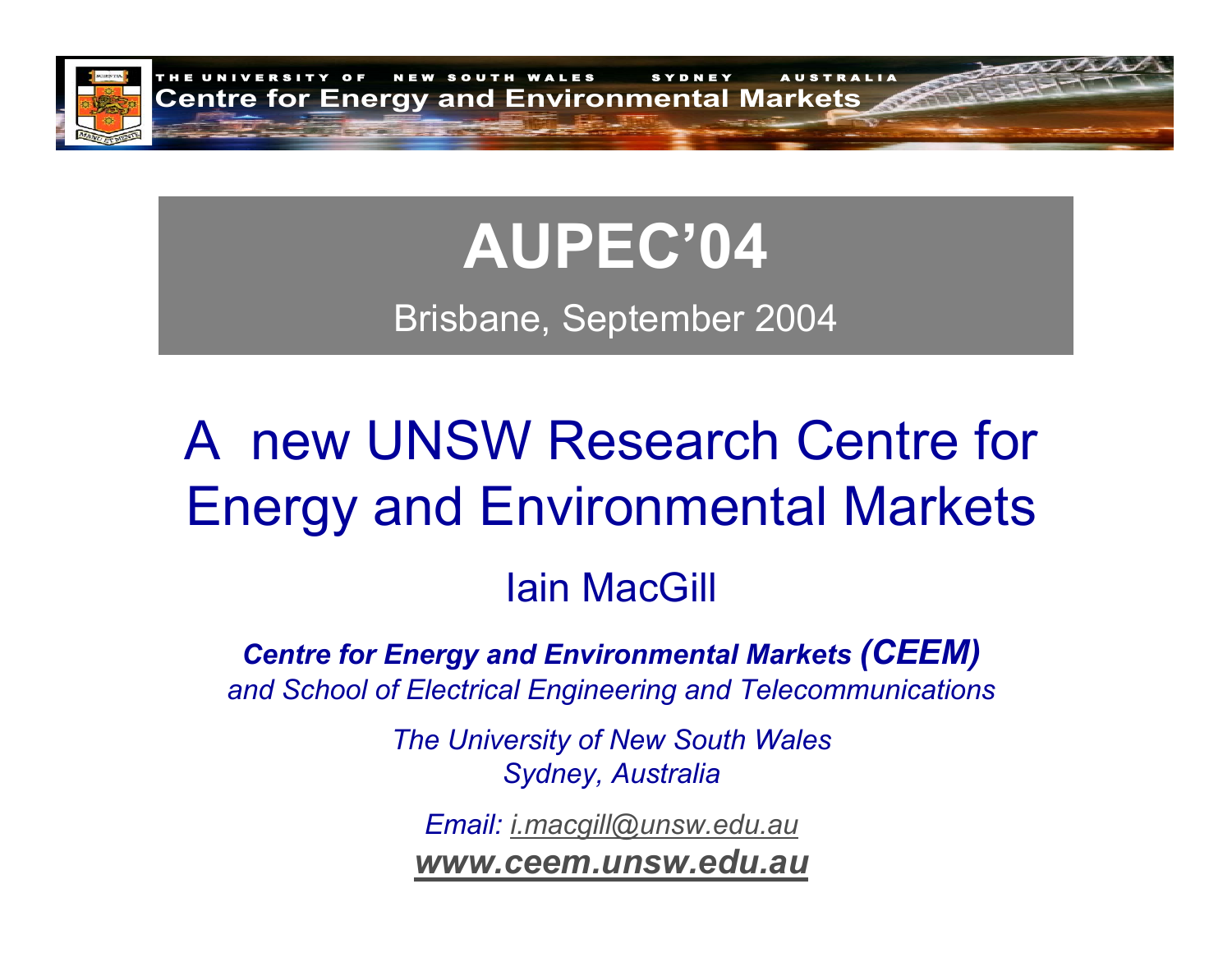

### The question… and answer up front

•**Q Why establish such a Centre?**

- •**ABecause** energy and environmental markets are important, yet challenging…
	- *When might market-based approaches be appropriate?*
	- *How might such markets be designed?*
	- *How might we try and fix markets that aren't working?*

and answering these questions seems likely to require a focussed inter-disciplinary approach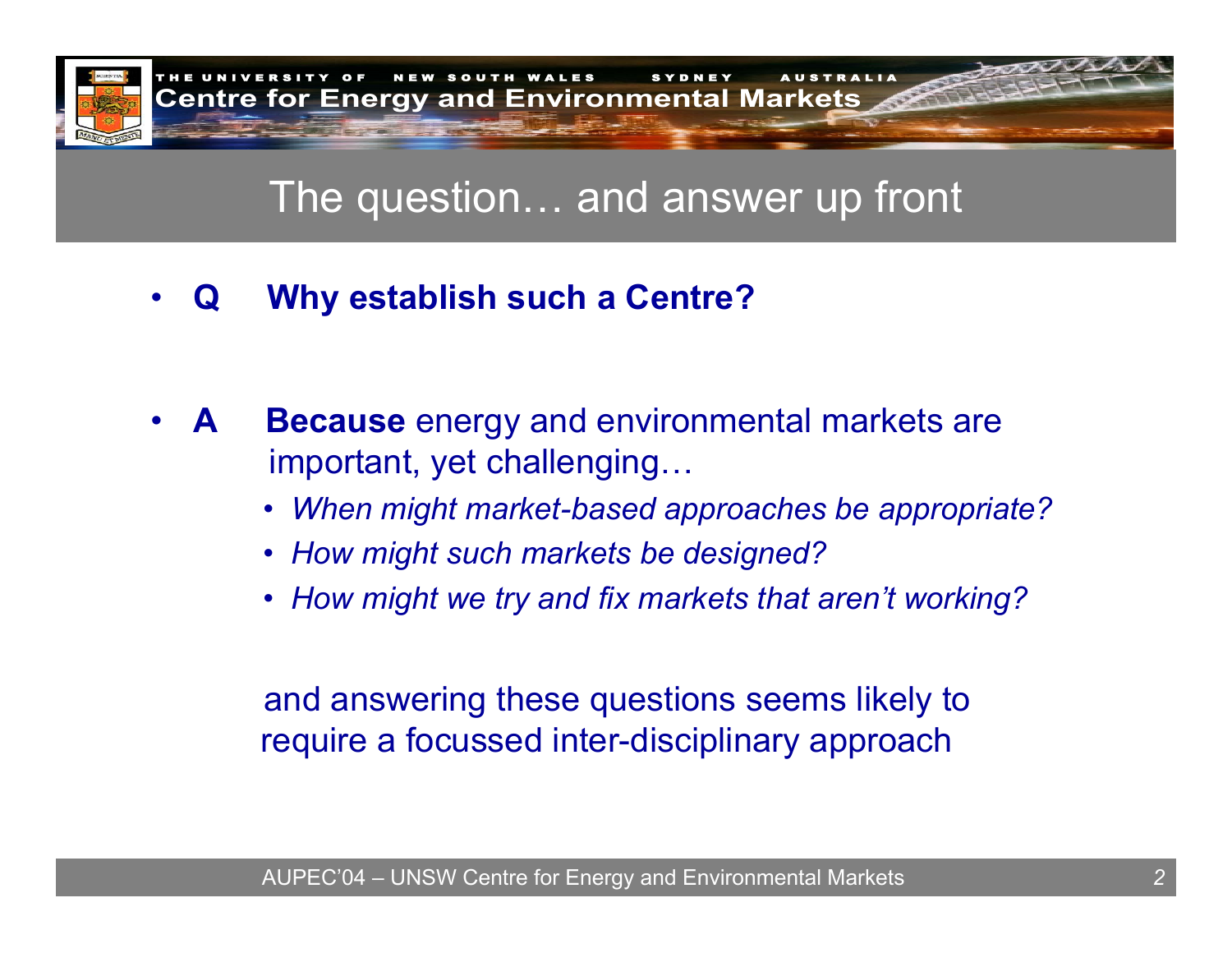

## The electricity industry – models to aid understanding

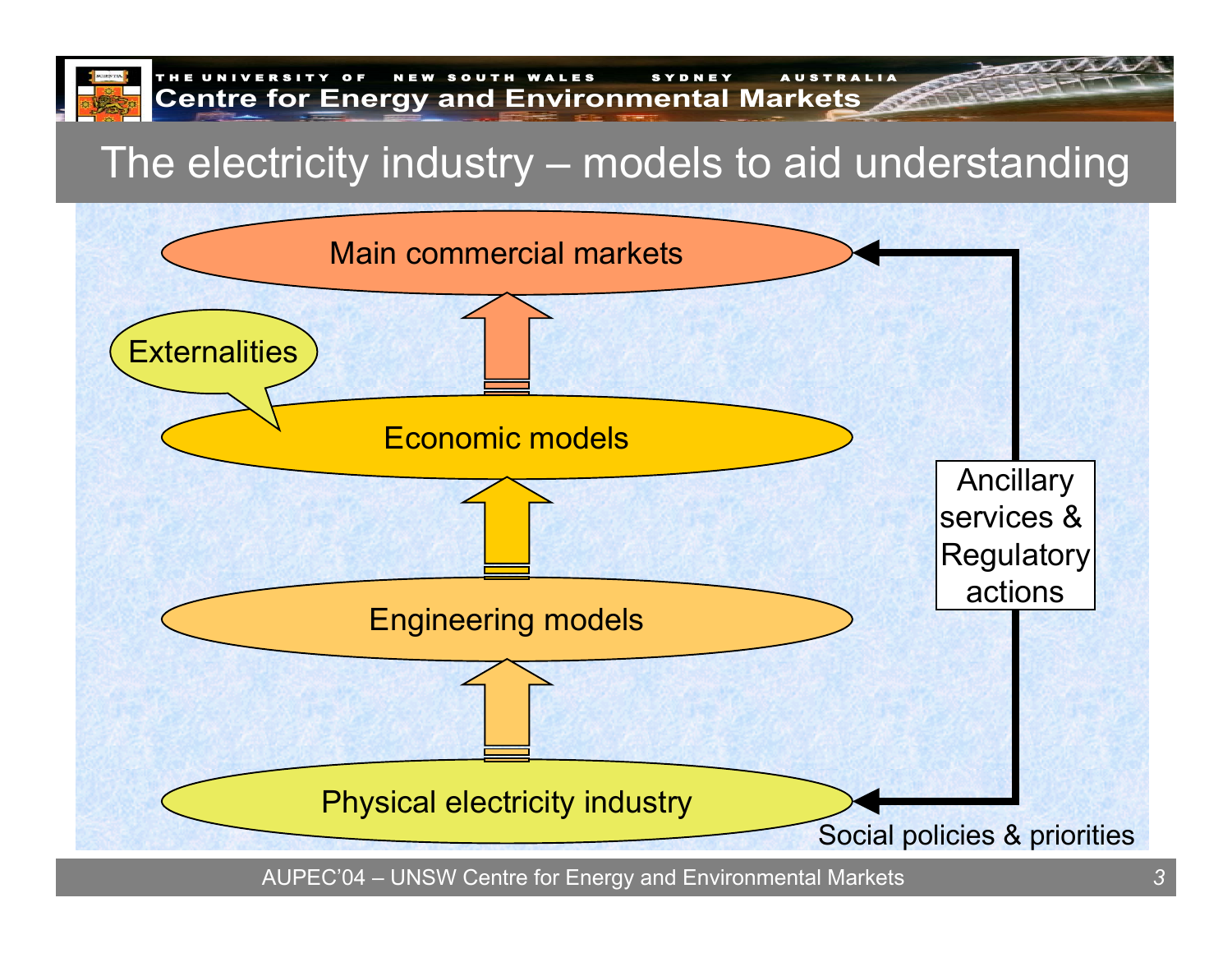

#### N E W SOUTH WALES REGIONAL BOUNDARIES **Centre for Energy and Environ Frequence Boothernes**

# The Australian NEM

- Physical properties of electrical energy
	- No cost-effective storage
	- Instantaneous transmission & distribution
	- Energy flows according to network laws from all generators to all consumers

### => Implications

- Supply & demand balance at all times
- Electrical continuum power station to end-use means can't assign energy from particular power station to particular consumer



**LEGEND** 

**ITH AUSTRALIA** 

**National Electricity Market** 

AUPEC'04 – UNSW Centre for Energy Management Company Limited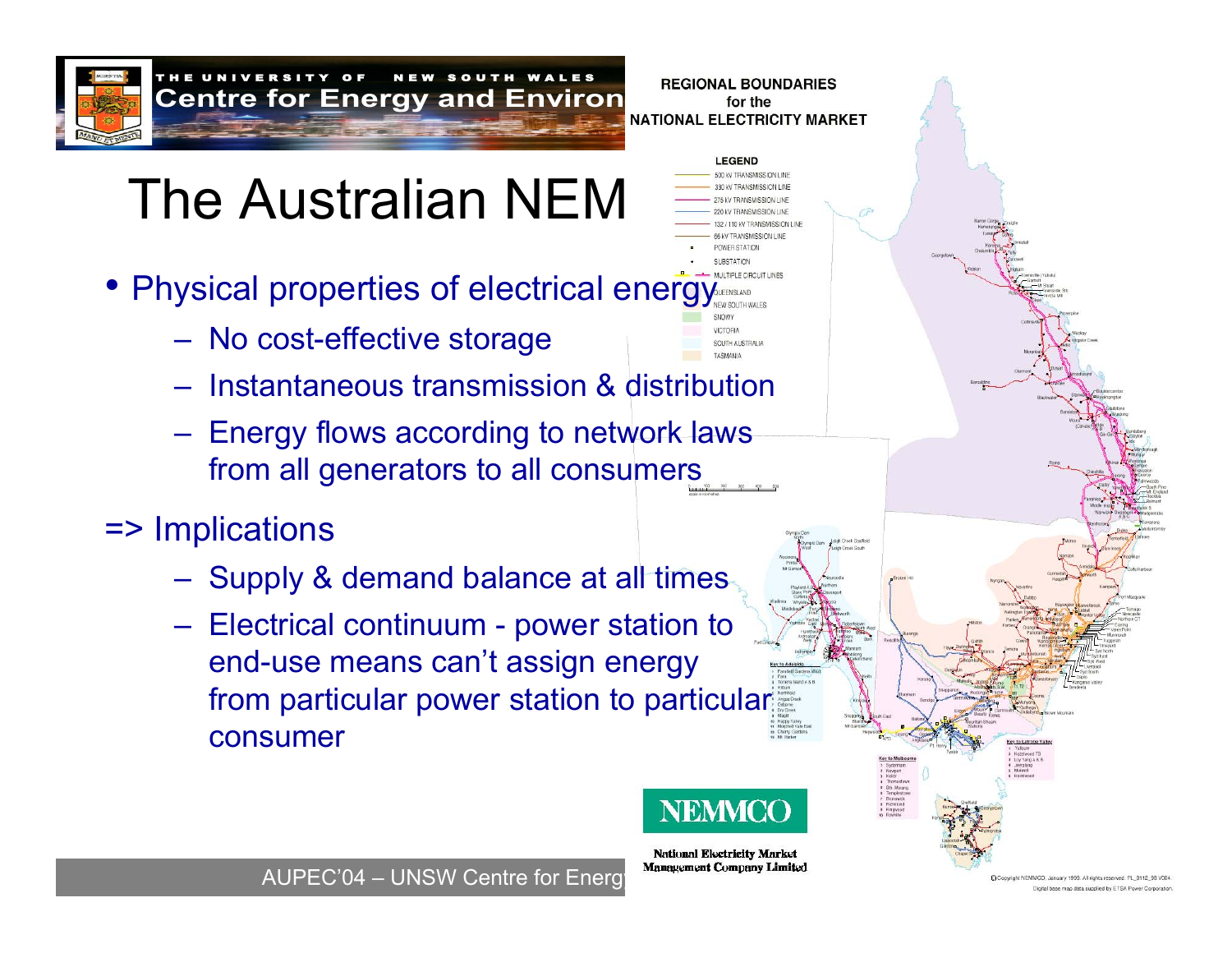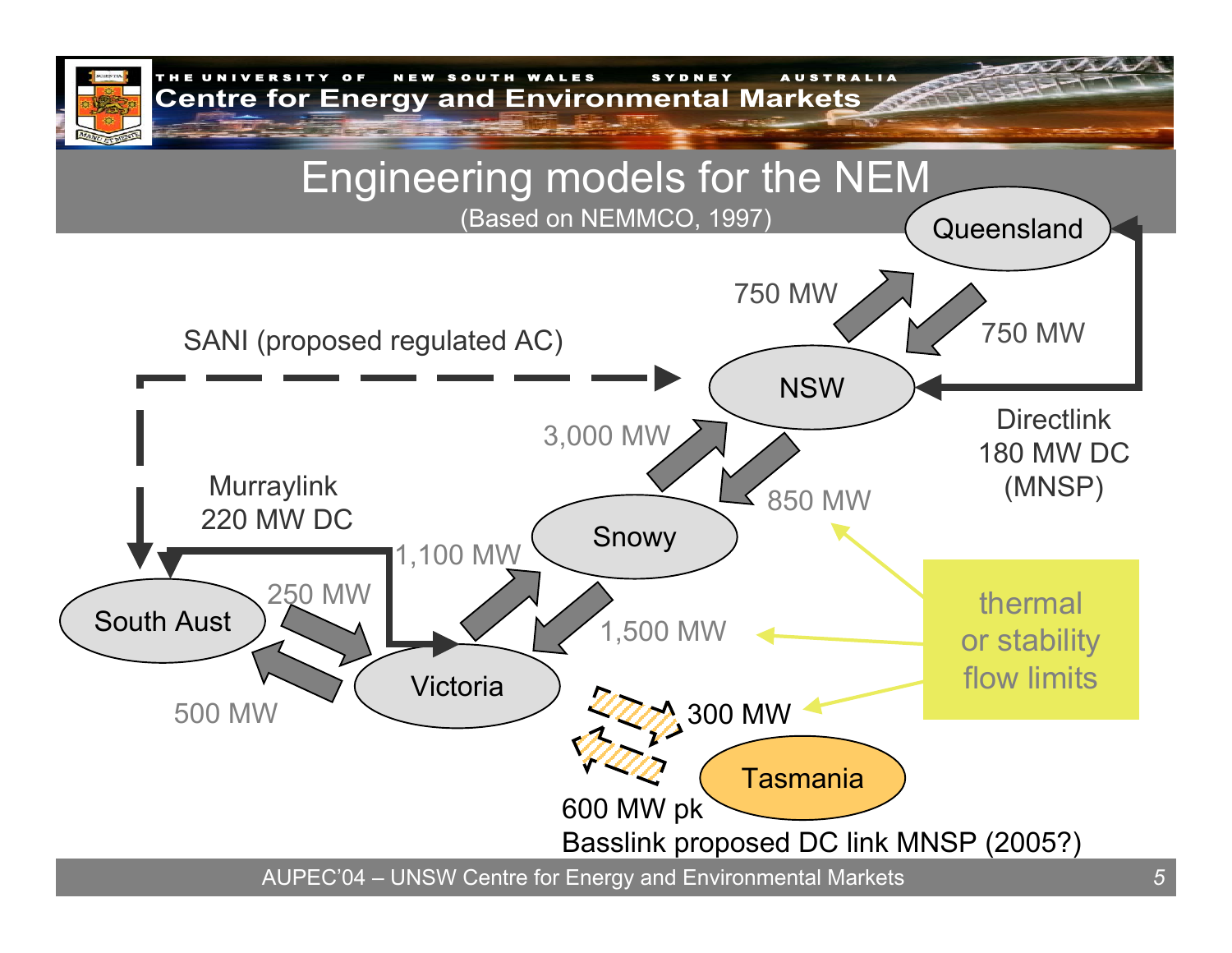

### Economic models for the NEM (from Bardak, " Pool prices in the NEM", 2003)

**NSW SRMC 2002** 



AUPEC'04 – UNSW Centre for Energy and Environmental Markets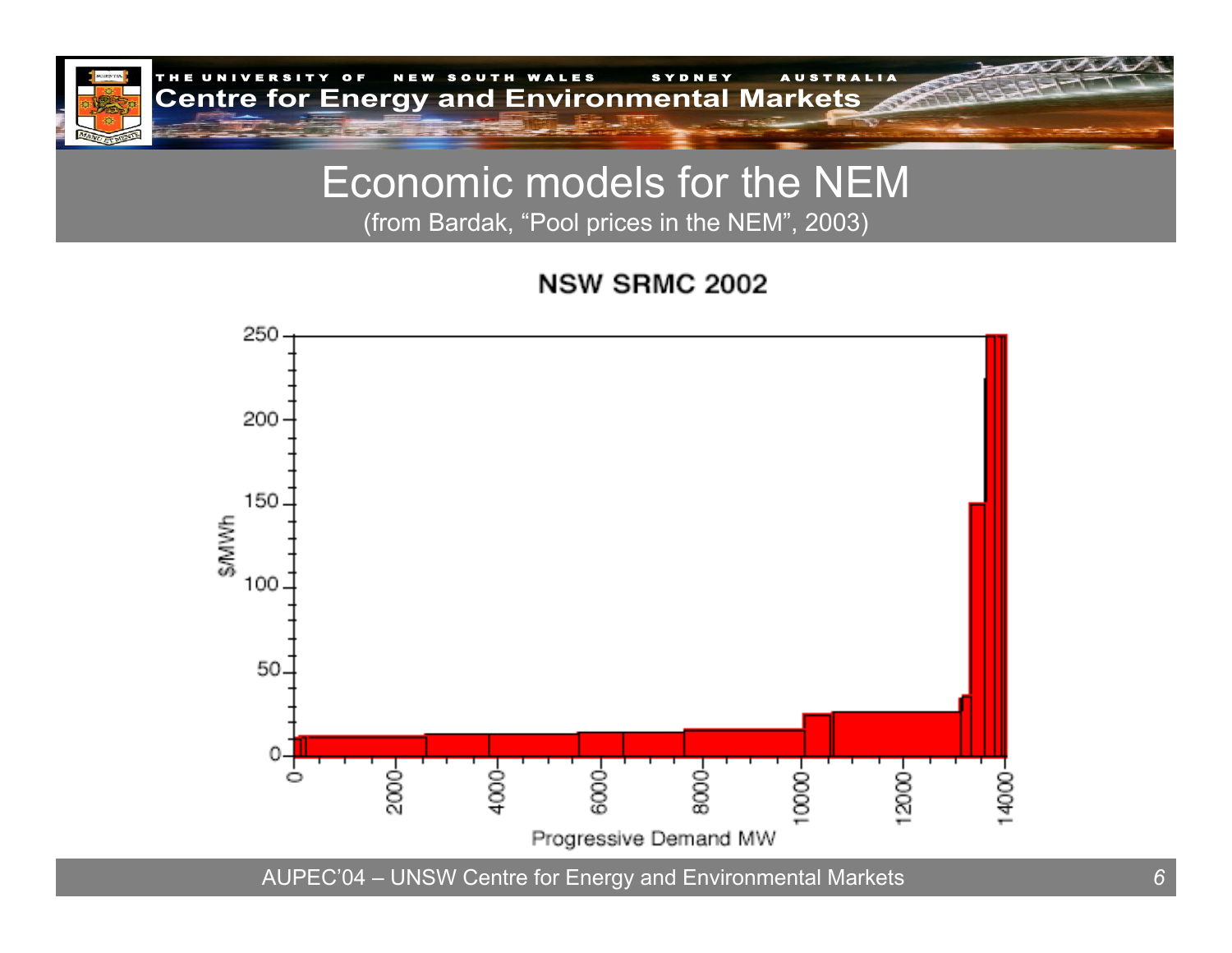

### Commercial models for the NEM

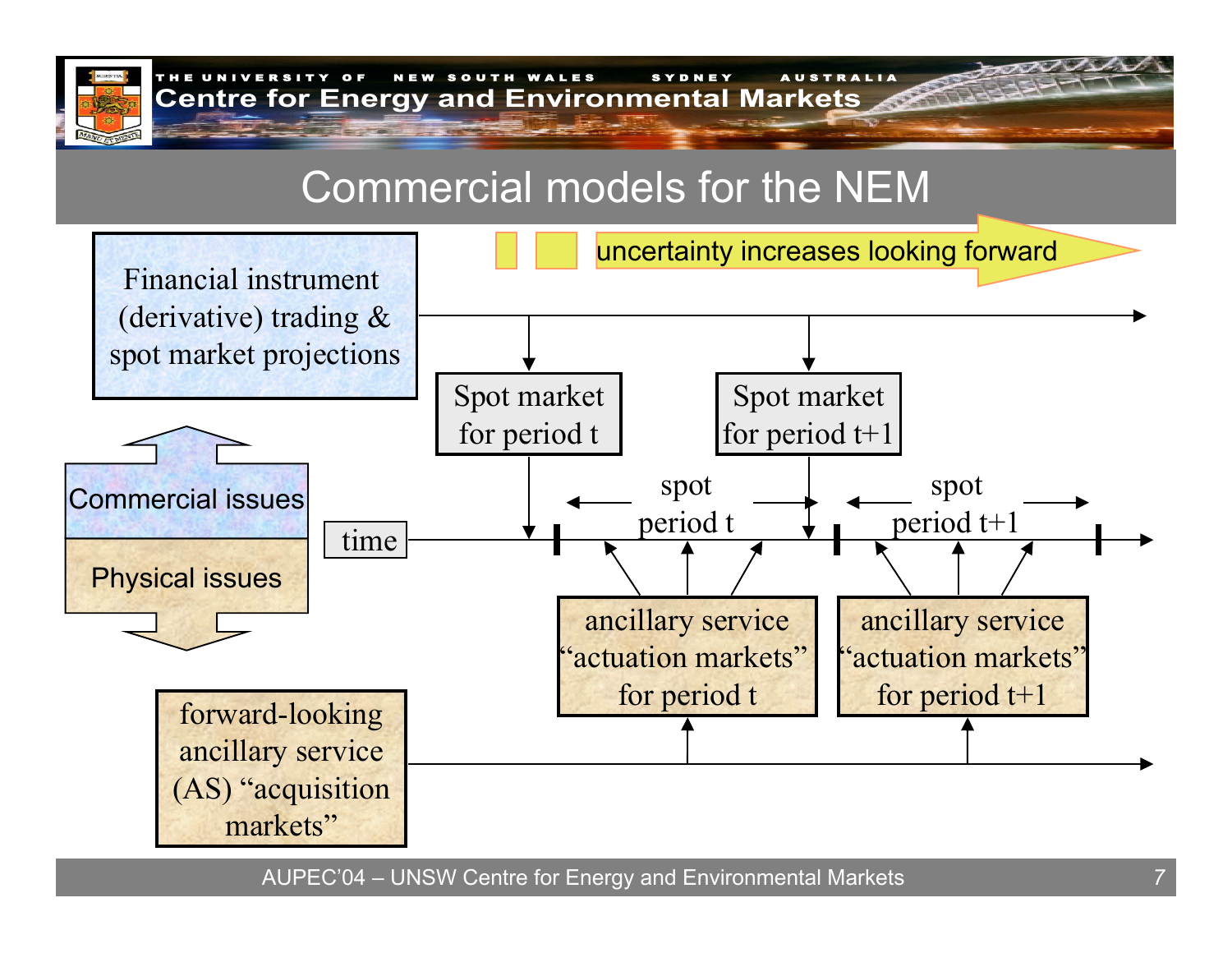

OF NEW SOUTH WALES SYDNEY AUSTRALIA **Centre for Energy and Environmental Markets** 

# The NEM and environmental externalities

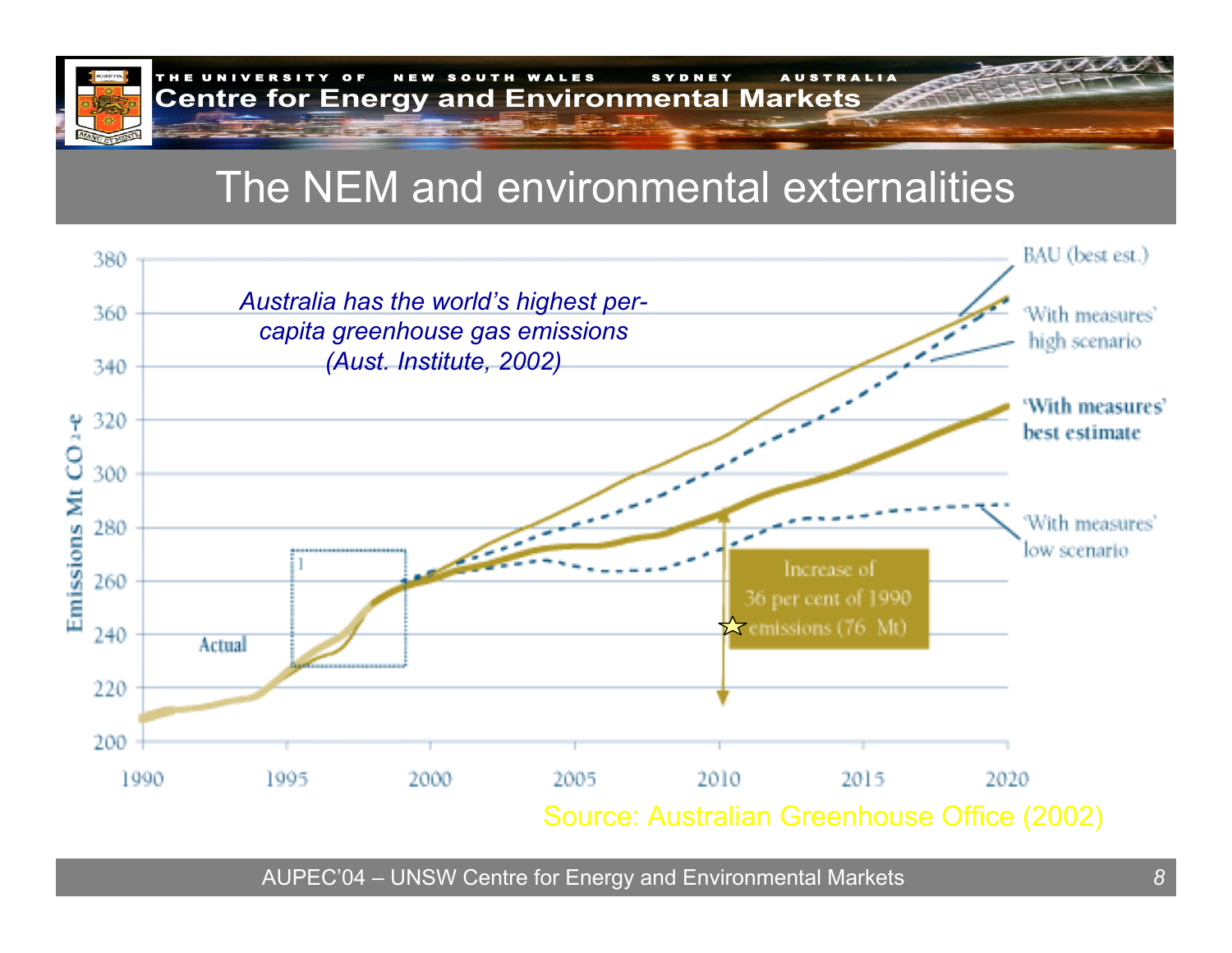

## Enviro markets – Mandatory Renewable Energy Target



# **Renewable Energy (Electricity) Act 2000**

The objects of this Act are:

to encourage the additional generation of electricity  $(a)$ from renewable sources; and

to reduce emissions of greenhouse gases; and  $(b)$ 

to ensure that renewable energy sources are  $\left( c\right)$ ecologically sustainable.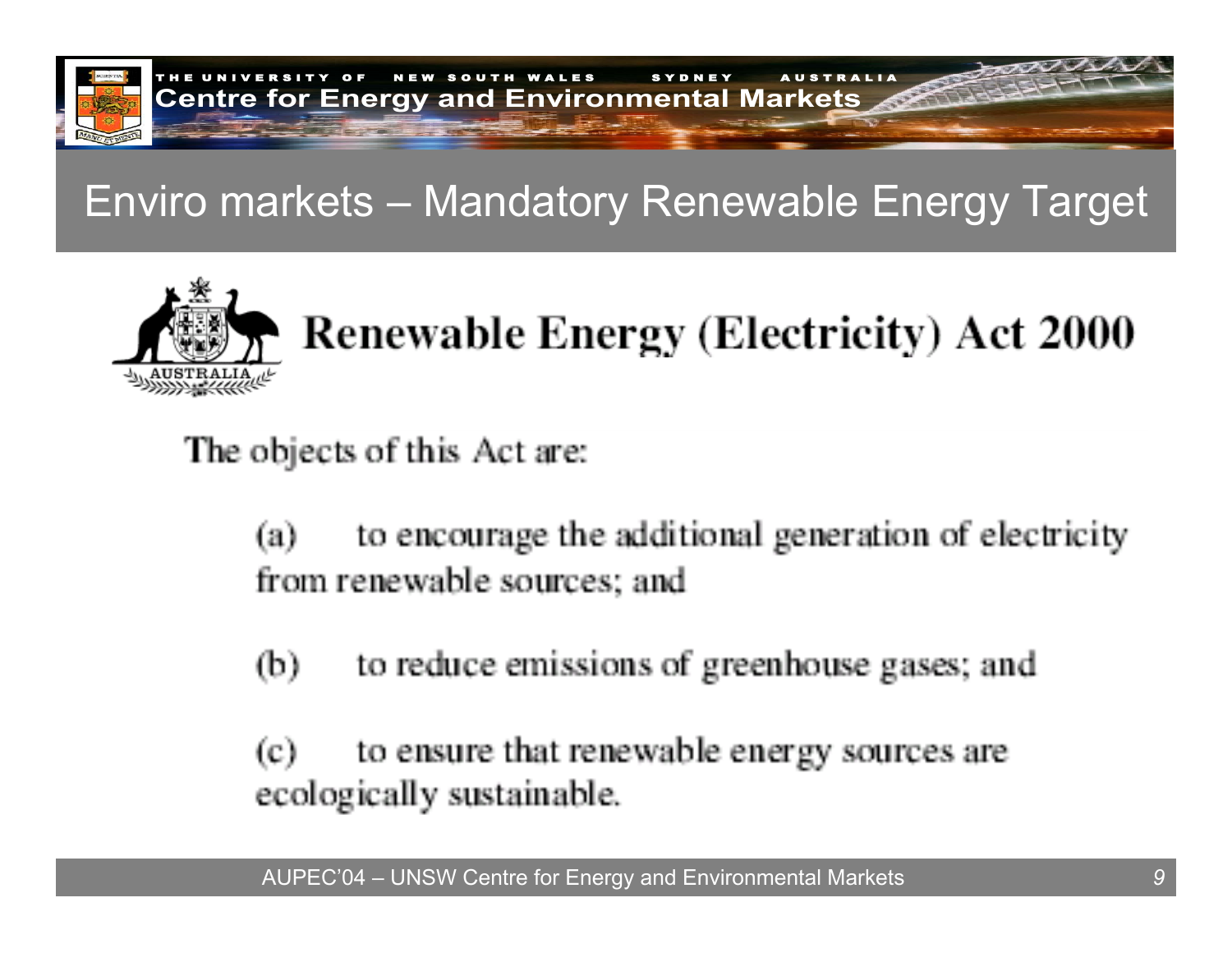

# Centre for Energy + Environmental Markets (CEEM)

### *Established…*

- *to formalise* growing interest + interactions between UNSW researchers in Engineering, Commerce + Economics… + more
- *through UNSW Centre* providing Australian research leadership in interdisciplinary design, analysis + performance monitoring of energy + environmental markets, associated policy frameworks
- *in the areas* of
	- Physical energy markets (with an initial focus on ancillary services, spot market + network services for electricity + gas)
	- • Energy-related derivative markets (financial + environmental including interactions between derivative and physical markets)
	- Policy frameworks and instruments in energy and environment
	- • Experimental market platforms and AI 'intelligent agent' t echniques to aid in market design
	- Economic valuation methodologies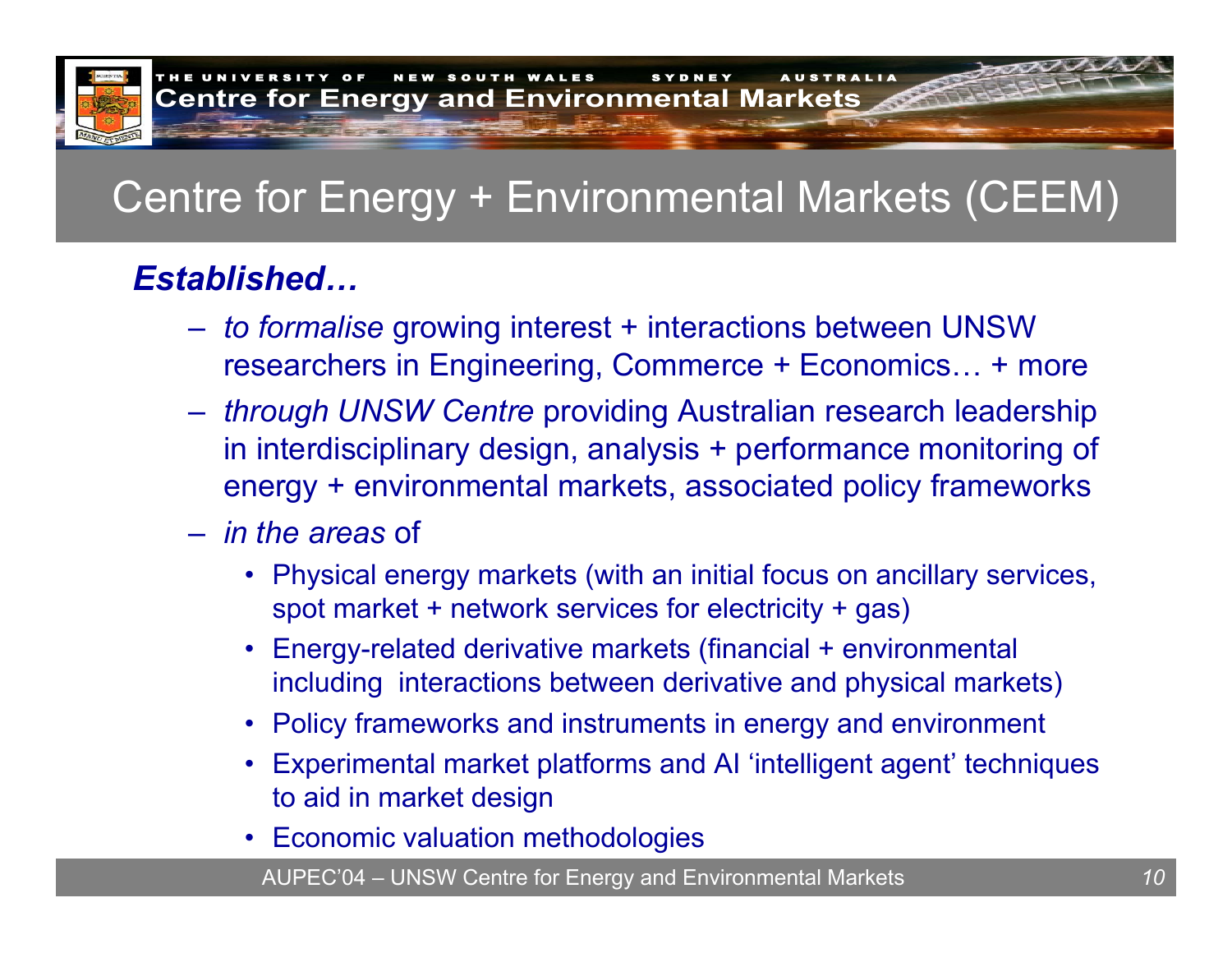

## Tools for assessing market design + structure

- •Economics – eg. general competitive market theory
- •Experience with existing, similar markets
- •'Common-sense' assessment
- •Mathematical analysis – Cournot + Bertrand paradigms, game theory…
- • **Experiments**
	- 'Trial + error' simulations to explore possible market outcomes
	- Simulations guided by 'intelligent' market participants

### *Experimental subjects Software agents*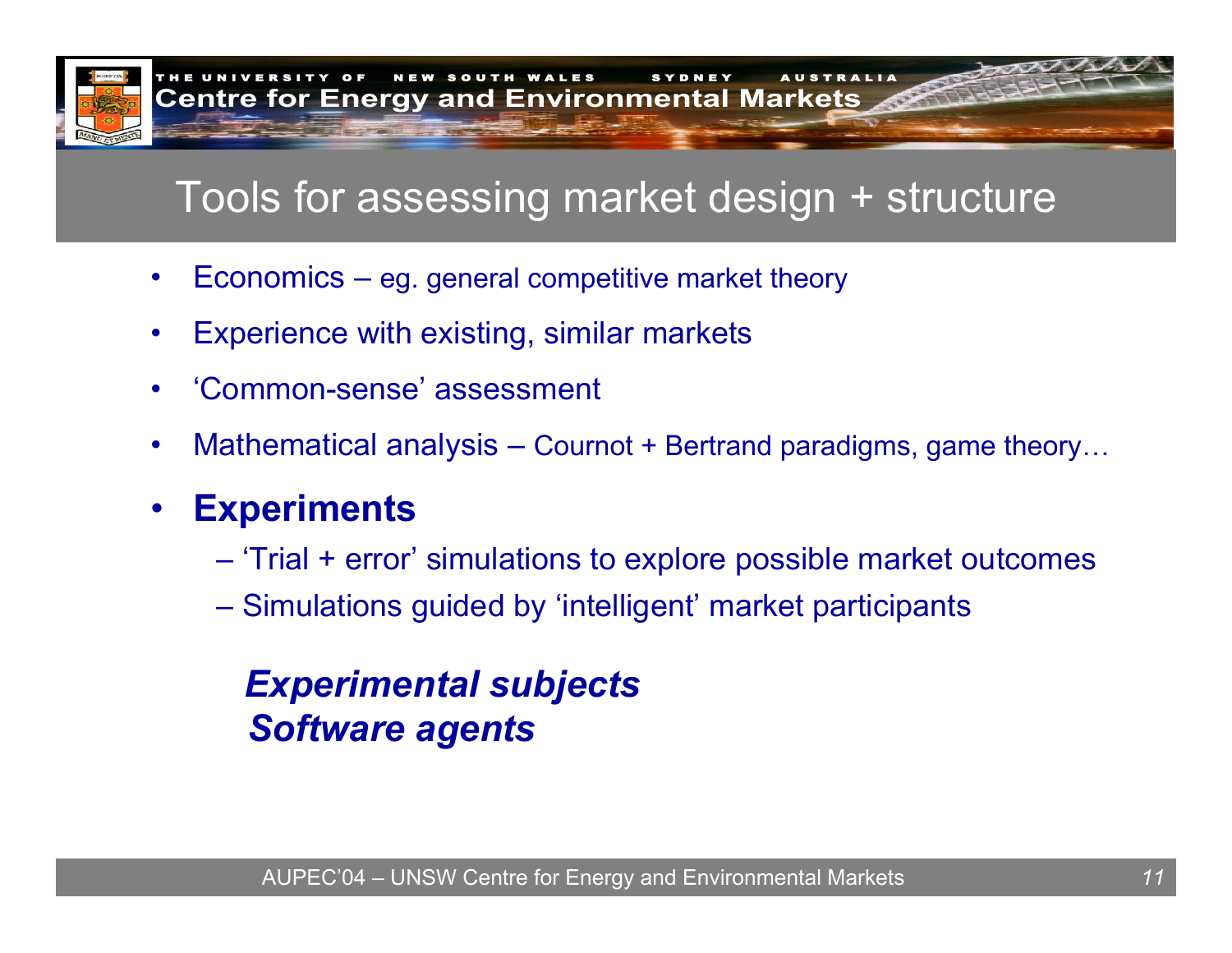## Exploring a RECs market with experimental economics

| <b>3</b> Generator - Microsoft Internet Explorer                                    |                                                         |                              |                                                                       |                                                                     |                                                  |              |                   |                                            |       |                                                      | 그미지 |
|-------------------------------------------------------------------------------------|---------------------------------------------------------|------------------------------|-----------------------------------------------------------------------|---------------------------------------------------------------------|--------------------------------------------------|--------------|-------------------|--------------------------------------------|-------|------------------------------------------------------|-----|
| Edit<br>File                                                                        | View Favorites Tools Help                               |                              |                                                                       |                                                                     |                                                  |              |                   |                                            |       |                                                      | 編   |
|                                                                                     |                                                         | Generator: 1                 |                                                                       |                                                                     | Messages: INBOX                                  |              |                   |                                            |       |                                                      |     |
| Date and Days to Go                                                                 |                                                         |                              |                                                                       |                                                                     |                                                  | FROM:        |                   |                                            |       | Message:                                             |     |
| Today is: 22 September 2000                                                         |                                                         |                              |                                                                       | Current Bank Balance:                                               | R1 @ 10 August 2000, 0:00                        |              |                   |                                            |       | R1 bids to Buy G1 1000 RECs @ \$14 each              |     |
| 98 Days to Acquittal date                                                           |                                                         |                              |                                                                       | \$544,976.50                                                        |                                                  |              |                   |                                            |       |                                                      |     |
|                                                                                     |                                                         |                              |                                                                       |                                                                     |                                                  |              |                   |                                            |       |                                                      |     |
| My Electricity Generator                                                            |                                                         |                              | <b>My RECS</b>                                                        | Messages: SENT                                                      |                                                  |              |                   |                                            |       |                                                      |     |
| Month<br>January 2000<br>February 2000<br>March 2000<br>April 2000                  | Generated<br>1011 MWh<br>762 MWh<br>1805 MWh<br>861 MWh | I٥.<br>lo.<br>o<br>O.        | RECs Created Cost per REC<br>\$20.00<br>\$40.00<br>\$40.00<br>\$40.00 | <b>RECs generated but</b><br><b>NOT YET CREATED</b>                 | R1 @ 25 June 2000, 0:00                          | TO:          |                   |                                            |       | Message:<br>G1 offers to Sell R1 4000 RECs @ \$20 ea |     |
| May 2000<br>June 2000<br><b>July 2000</b>                                           | 814 MWh<br> 769 MWh<br>672 MWh                          | lo.<br>4000<br>lo.           | \$40.00<br>\$40.00<br>\$40.00                                         | 2782                                                                |                                                  |              |                   |                                            |       |                                                      |     |
| August 2000<br>September 2000 526 MWh                                               | 1036 MWh                                                | o<br>6000                    | \$20.00<br>\$0.00                                                     | <b>Create RECs</b>                                                  | <b>START</b>                                     | <b>STOP</b>  | <b>Send Offer</b> | <b>Send Bid</b>                            |       | <b>Accept Bid/Offer</b>                              |     |
| The REC Registry                                                                    |                                                         |                              |                                                                       |                                                                     | My Trade History                                 |              |                   |                                            |       |                                                      |     |
| <b>Number of RECs created</b><br>Month<br>February 2000<br>March 2000<br>April 2000 |                                                         | Created<br>10.<br>o<br>o     |                                                                       | TOTAL RECs IN THE<br><b>REGISTRY</b><br>10000                       | Time<br>4 July 2000, 0:00 R1<br>9 September 2 R1 | Counterparty | Quantity          | SELL 4000 RE \$20.0<br>SELL 1000 RE \$14.0 | Price | Profit/(Loss)<br>\$80000.0<br>\$14000.0              |     |
| May 2000<br>June 2000<br><b>July 2000</b><br>August 2000<br>September 2000          |                                                         | O<br>4000<br>O.<br>0<br>6000 |                                                                       | <b>RECs currently in my</b><br><b>Registry Account</b><br>5000<br>÷ |                                                  |              |                   |                                            |       |                                                      |     |
|                                                                                     |                                                         |                              |                                                                       |                                                                     |                                                  |              |                   |                                            |       |                                                      |     |
| <sup>1</sup> Anglet van Canavatav stadtad                                           |                                                         |                              |                                                                       |                                                                     |                                                  |              |                   |                                            |       | <b>STELL and internal</b>                            |     |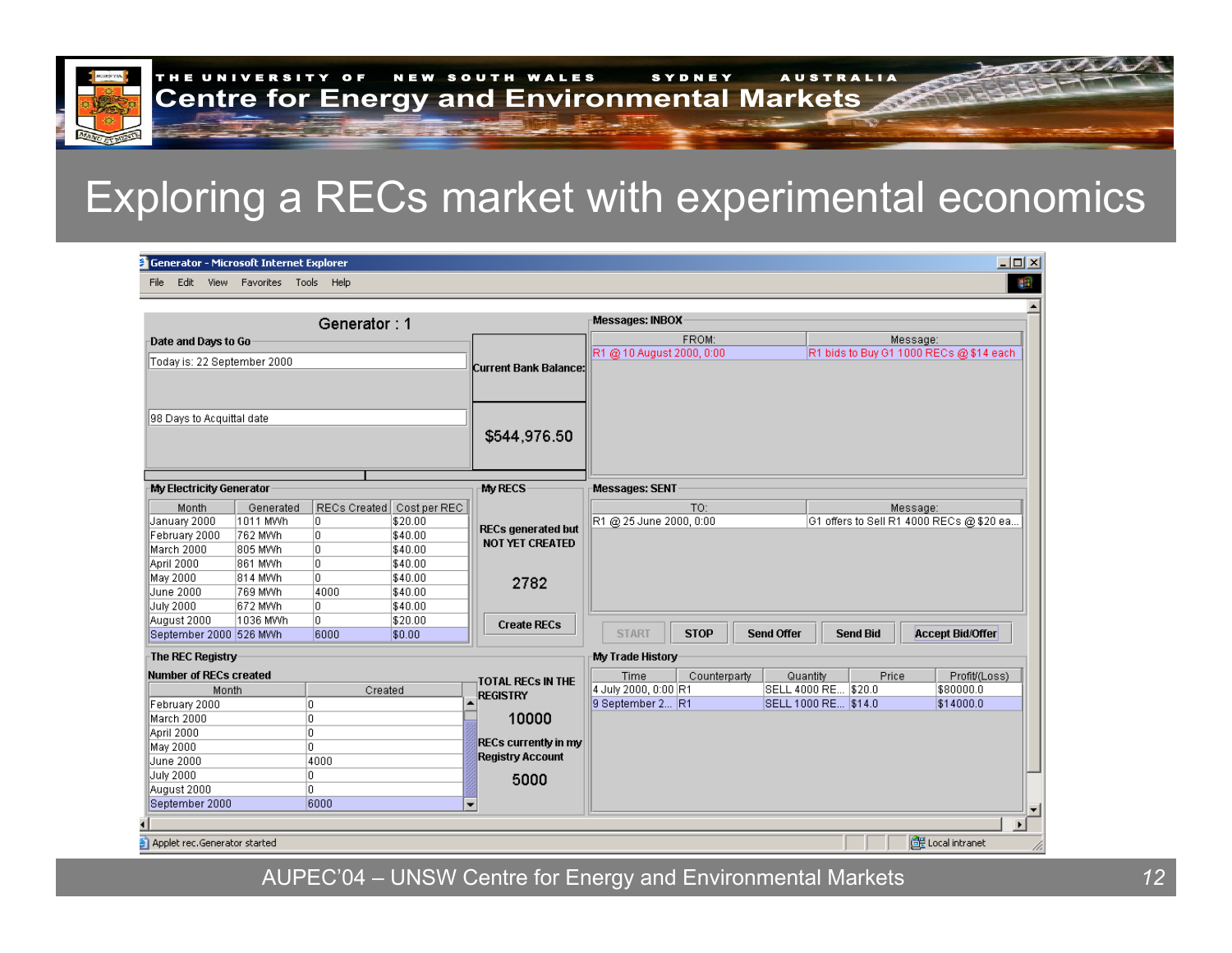

## Trial run for MRET experimental trading game

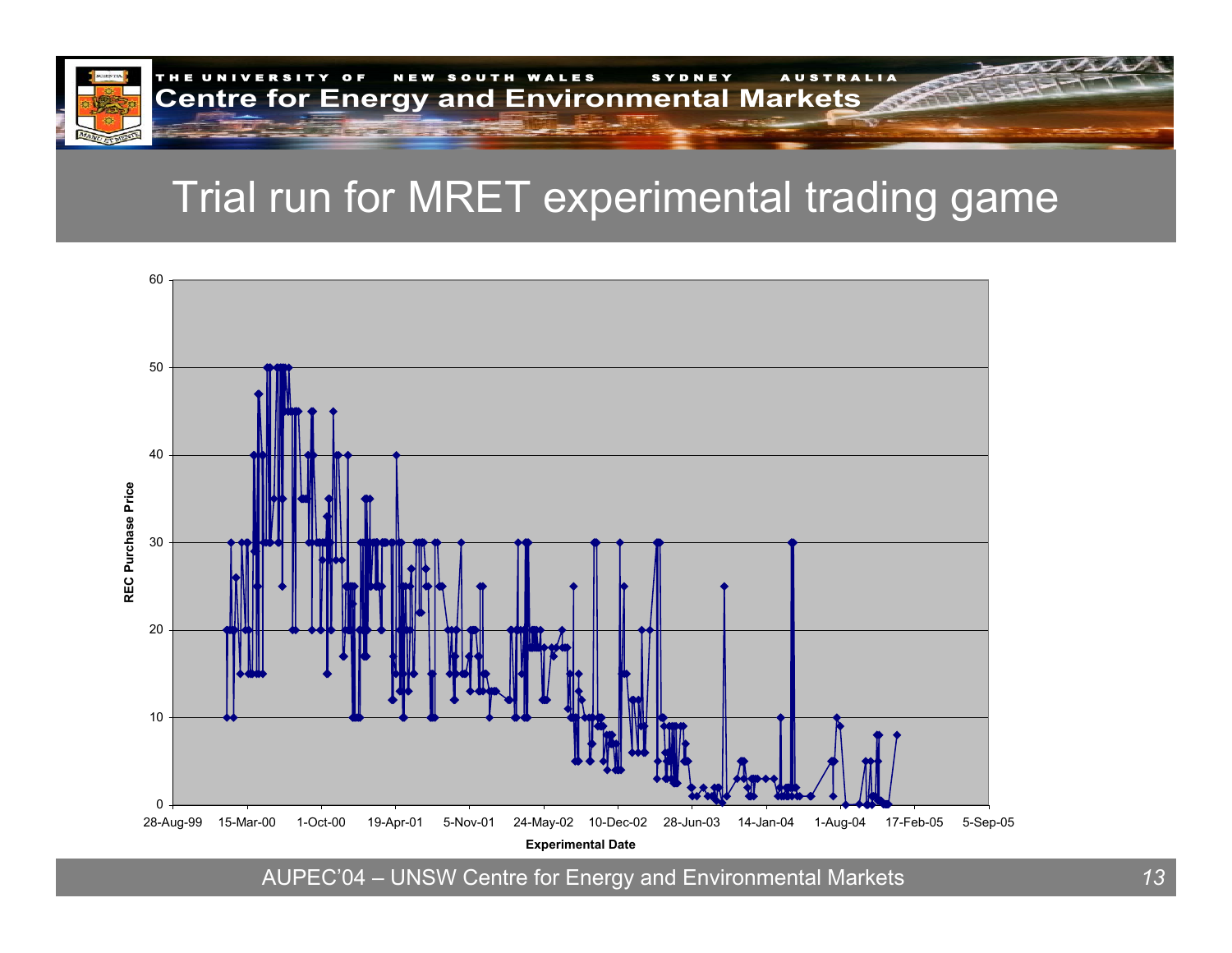

THE UNIVERSITY OF NEW SOUTH WALES SYDNEY AUSTRALIA **Centre for Energy and Environmental Markets** 

### Using AI agents and evolutionary programming (eg. simple power system with 2 generators)

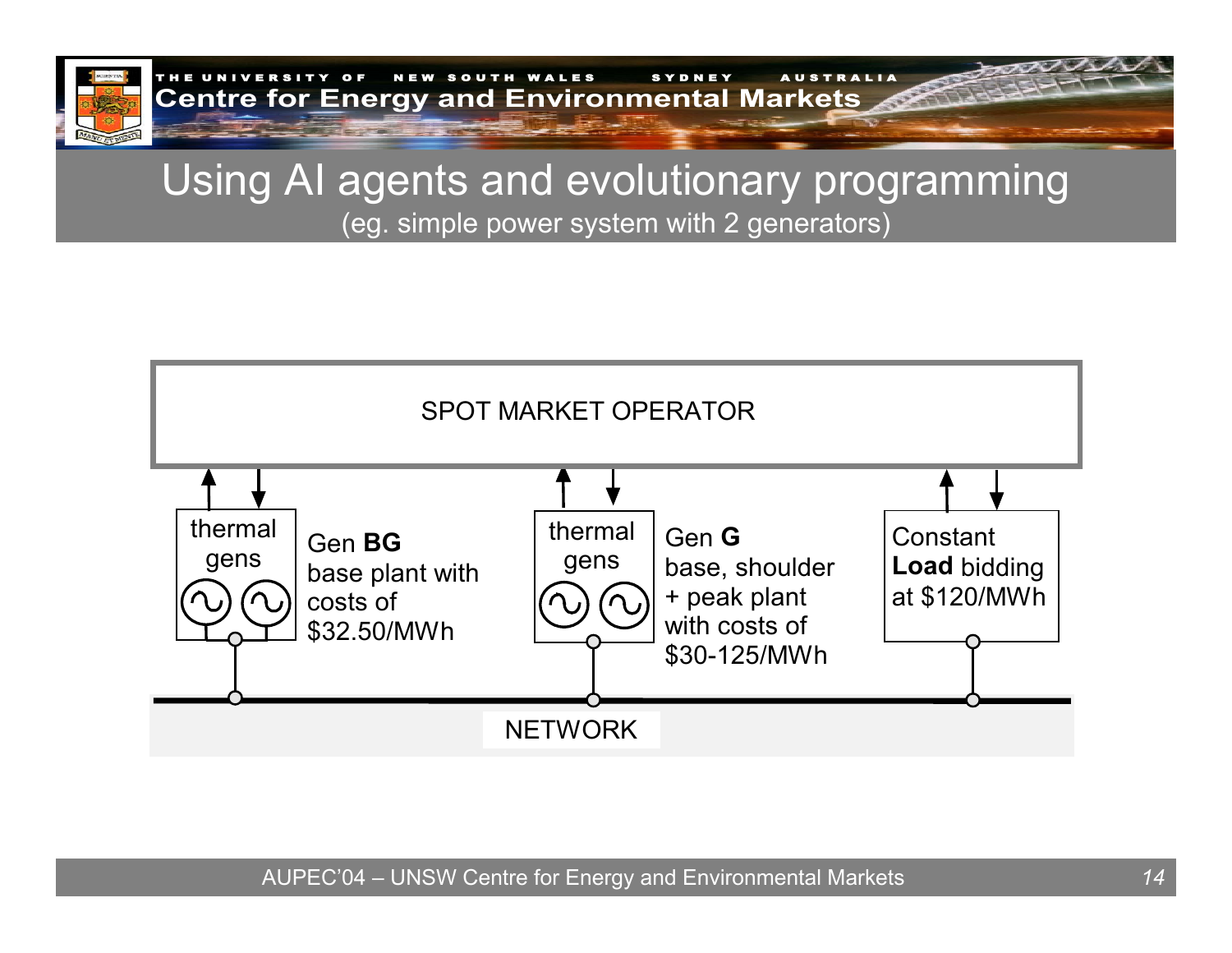### EP Results

•Simple problems:  $\Rightarrow$  EP + game theory agree

•Complex problems: => EP shows useful insights beyond standard game theory Eg: BG and G 'fighting' over dispatch for Load that either can fully meet: *Go for dispatch volume or work together to increase price (no Nash equilibrium)*

> Range of market price \$/MWh and G and BG surplus (profit) outcomes if none, or only one is attempting strategic behaviour